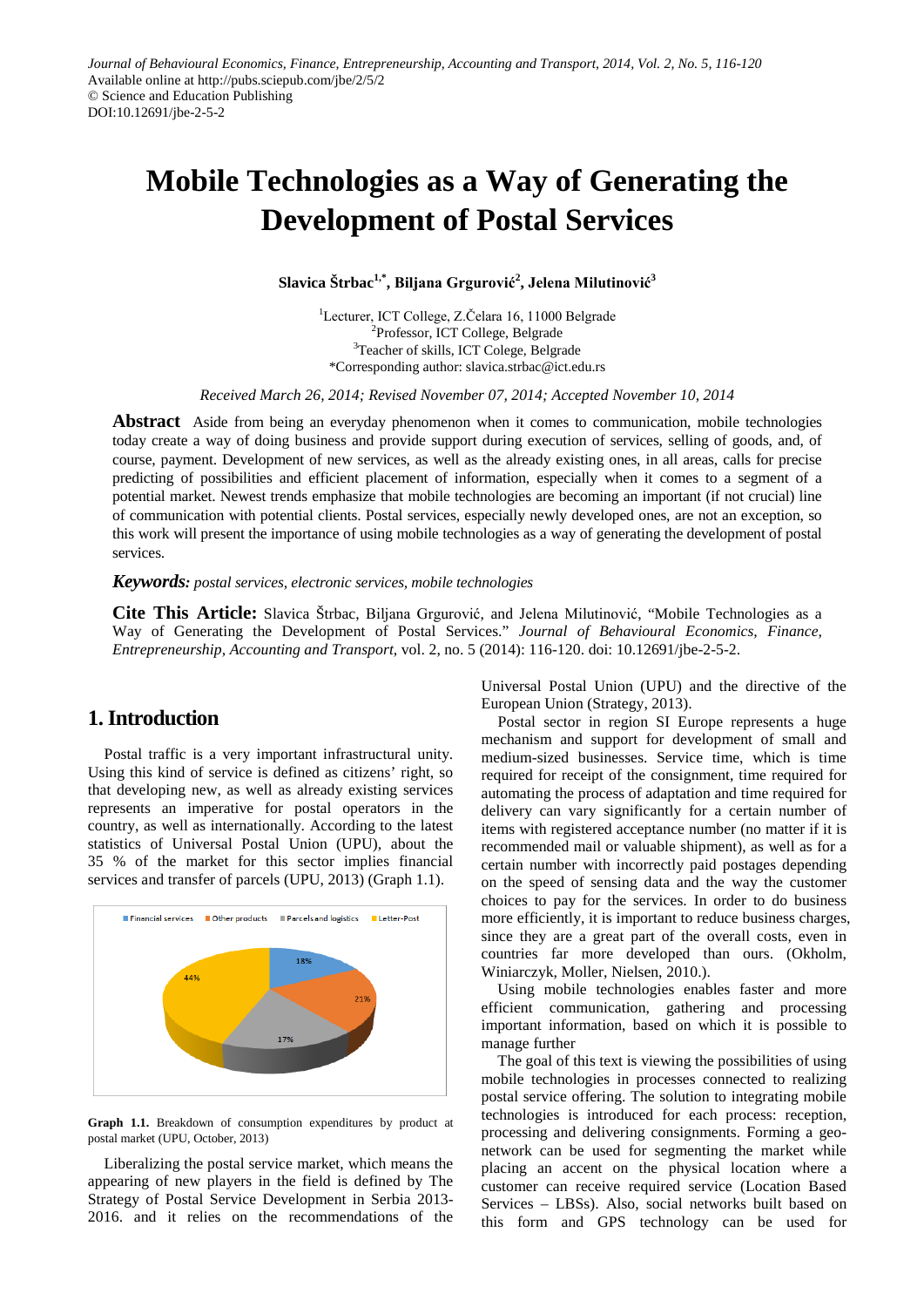geomarketing postal services. Mobile payment points, such as mPOS (mobile Point Of Sale) devices can be used for counting postages for consignments which are being delivered in specific circumstances, such as unexpected increasing number of parcels. NFC (Near Field Communication) technology, combined with QR codes, can increase the speed of scanning and charging postages for consignments which would be handed over on selfservice counters or other places meant for automatized receiving. In fact, given the option of creating a free QR code based on different information about dimensions, weight and sending destination, the sender could simply equip the consignment with a QR code. Informing the customer via a mobile device about the reception, manner and time of delivery, while delivering a consignment introduces great savings. Electronical platform. post is different when it comes to transactions being realized by customers all around the world. Physical and electronical customer's address can be integrated within the. post identificator app, which means that the risk of delivery failing is minimal.

## **2. Transforming the Postal Service Market**

Traditional limits of postal services sector are becoming broader, so its economical function is defined by the content of basic activities of this branch, which are reduced to communications, logistics and advertising (Grgurović, 2013).

Postal services market, just like most of other markets, is going through a transformation, transgressing into a virtual space. Supply, price and demand remain basic elements of this kind of market. Components of the market which stay the same as the ones of a traditional market are existence in certain time intervals, objects of exchange (product/service), participants, ways of forming prices and regulations, while space, i.e. the place of the exchange transgresses from physical to virtual. The speed of emerging (and disappearing) in this type of market, the influence on potential and old clients, the speed of reacting to changes in the items being offered, user comfort during the process of service realization… These are just some examples of the potential of the new way of doing business which could be viewed as additional values which influence the increase of availability of management as well as the efficiency of management.

Postal market is becoming more exciting than ever, in a way more fragmented, far away from the traditional universal service. The e-commerce boom surprised many express service providers who fight to keep up with the demand. To make everything harder, there are no national companies evolved enough to compete with leading companies such as FedEx or DHL. Services vary, in quantity as in quality, from region to region. This all leads to the fact that companies which rely on e-commerce are facing a serious problem

The need to establish stronger connections with business partners, no matter if they are clients or collaborators, cannot be pictured without mobile technologies which no longer serve as just a line of communication or application support, but as a business platform.

#### **2.1. Space for Mobile Technology: Physical, Virtual or Hybrid?**

Over the last couple of years, a tendency to merge digital information with physical space has been noticed, which introduces a brand new space dimension: hybrid space (Frith, 2012.). Digital informations are becoming a part of physical space. There is almost no physical place of any type (shop, stadium, restaurant etc.) that isn't minutely filled with digital information in the virtual world (social networks, browsers, web pages). Spreading of digital media when it comes to multimedia contents certainly leads to an increase in the use of mobile devices. World statistics show (graph 2.1) that the digital media are extending to the field of mobile devices and of accessing content through mobile devices (Comscore, February 2013). Despite the existence of a vast number of electronic shops, clients still go to physical shops, browse and buy products. Certain economic areas, including postal service, cannot provide all their services through the virtual world, but they can use it to get closer to their clients.



**Graph 2.1.** Top mobile media activities by share of Smartphone and Tablet users (Comscore, dec 2012)

Hybrid spaces in postal services could enable a faster and more efficient finding of closest units of postal network using an application on mobile devices. This sort of application uses the client's geographical location to find the shortest possible way to a postal unit which provides a certain service. Canadian and American postal services have a similar offer. They enable smart phone users to use a free application which can find the closest facility which administers receiving shipments and packages. An application which provides information about the location and time of submitting shipments using postal vehicles is designed for rural and less populated areas. Synchronization of the time of the physical encounter, through the digital information about the location and the time of the encounter optimizes the expenditure of the client and of the operator (provider). Changing the address of the delivery after the receipt of the shipment, in terms of redirection, in this kind of environment has minimal effect on the efficiency of the process. By the way, this is one of the crucial problems in the area of the delivery of consignments, not only because the shipment has to me set back to the delivery terminal (and often to the sender), but because of the expenses of taking up space during storage and re-sending. The efficiency of the last stage of the technological process in postal services is a constant problem, conditioned by harmonizing different parameters, among which the time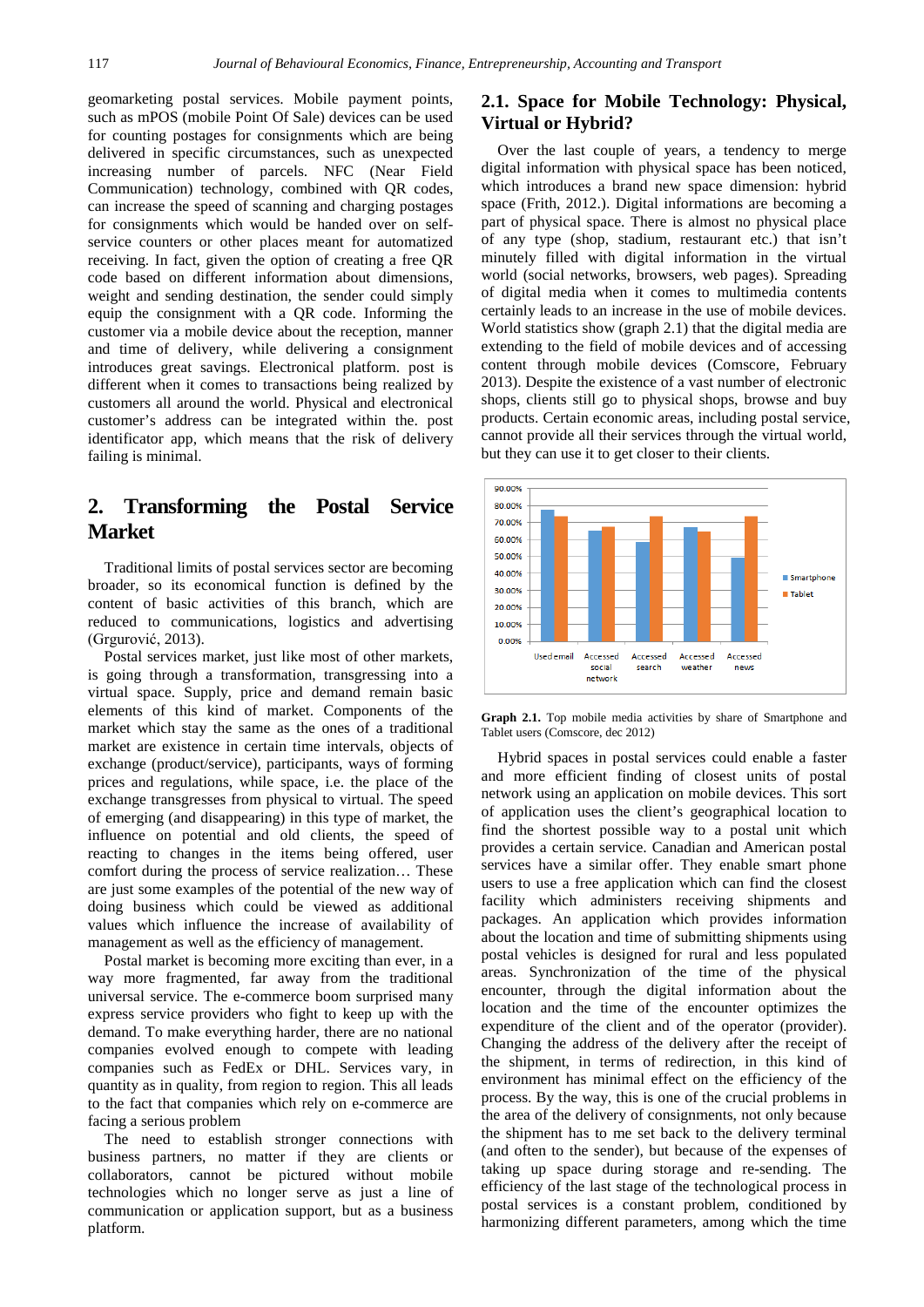of the delivery and the time when the recipient is ready to pick up the consignment are the most sensitive ones.

Big postal operators, such as UPS (United Parcel Service Inc.) have noticed that the communication with clients is of mutual interest and have decided to adjust to clients' needs using a new application through which they get information about clients' basic preferences – whether they live in a rural or an urban area, how much time do they daily spend at home, how they feel when they see a report about a shipment which had been delivered during their absence and how often they receive various consignments. Depending on their responds, clients are offered a free or a yearly paid membership as well as some other utilities. The day before the delivery, clients are being notified by a text message, e-mail or by telephone. The application enables tracing the path of a consignment, as well as a calendar of all deliveries during the past period of time, defining the approximate time of arrival of the consignment, the possibility to give permission to the operator to deliver a shipment without demanding a signature (if the consignment isn't being received personally), the possibility to define a place of delivery (front yard, a neighbor's house, in an operator's facility), the possibility of redirection or the possibility to change the date of the delivery (e.g. if the recipient is on vacation) etc.

## **2.1. Location Based Services (LBS) and Location Based Social Networks (LBSN)**

To every physical location we can add a pile of digital informations which change and enrich the initial information. E.g. using contemporary mobile phones with GPS and internet connection we can get information about a client's location, as well as all the characteristics of the given location. Physical location is being enriched by information from virtual world. Aside from basic location information, e.g. a chain the shop belongs to, different information about management, forums with other customers' experiences, ongoing and future actions etc. can also be found there. Physical location is enriched with valid information, while the mobile device interface becomes a representative of a corporation with a goal to entertain users. Information offered through mobile devices can easily be changed, adjusted, followed and used to establish and strengthen relationships with clients. That is, personalizing services through individual offers to every potential and old client according to their needs through mobile devices reaches full potential, which enables a long-lasting relationship with a client – from satisfaction, through loyalty to the fact that the client becomes a supporter of new services.

Offering a big number of useful information in the hybrid space through mobile devices develops a new dimension of experience, use and realization of services, at an exactly defined location.

Positioning business points depending on the density of potential clients is a particularly sensitive category. This problem can be solved by GIS (Geographical Information System) technology, which can help analyze market, rationalize charges of the distance travelled, defining optimal routes etc. GIS applications on mobile devices are completed by coordinates of objects, which enables viewing digital maps in order to develop a social network

based on certain locations (LBSNs – Location Based Social Networks). This kind of geographical networks ensure that the information about the benefits currently offered in objects on certain locations be delivered, so that clients can stay informed about products, services, business hours, actions etc. These networks are adaptable when it comes to already existing networks such as Twitter, WhatsApp, My Space etc. which makes an available information possible to multiplex. Simple modulation, in terms of adjusting information based on statuses, interests or some other characteristics of users is a reality.

Making a list of potential clients who would have information delivered via mobile devices in postal sector is a relatively achievable task. Survey is a possibility when it comes to already existing clients. Potential clients can be informed based on information from database about PAC (Postal Address Code). Every address can be delivered a consignment with information about accessing mobile service. Free access to the mobile service is already being practiced by companies which value their clients even in our region. Location based service could offer to clients in postal units information about new or hardly known services which, based on marketing activity, at least when it comes to domestic public operators, aren't accessible enough.

Users' social networks based on location can offer information about business of resources in near-by locations, sharing experiences with other users on the network about services and products, information about possible waiting queues and business hours, as well as prolongation of business hours if the number of potential requests is higher than expected (holiday jam while paying bills or turning in consignments etc.).

## **2.2. Mobile Selling Point as a Support for Hybrid Space**

Charging postage on consignment acceptance, especially when it comes to non-standard consignments which must be brought to a counter of a postal unit, means a client would have to wait in a queue if the number of present clients is bigger than service capacity. Physical places of consignment receipt are reduced down to counters with required equipment for receiving, such as electronic scales and POS (Point of Sale) device. Increasing the number of available counters in case of queuing can be done easily by turning client queues into mobile points of reception, using a modified mPOS (mobile Point of Sale) device.

Mobile device for charging postages, mPOS, is a system of transmission equipment for scanning, postage counting and receipt (receiving confirmation) printing. This device can read franked consignments, re-print postages and count postages which the client shall pay through credit card reading, just like at any other POS terminal.

## **3. M-paying – the Increasingly Present Future**

Minor payments via mobile phones, such as paying for parking, mobile payments to online accounts, etc. are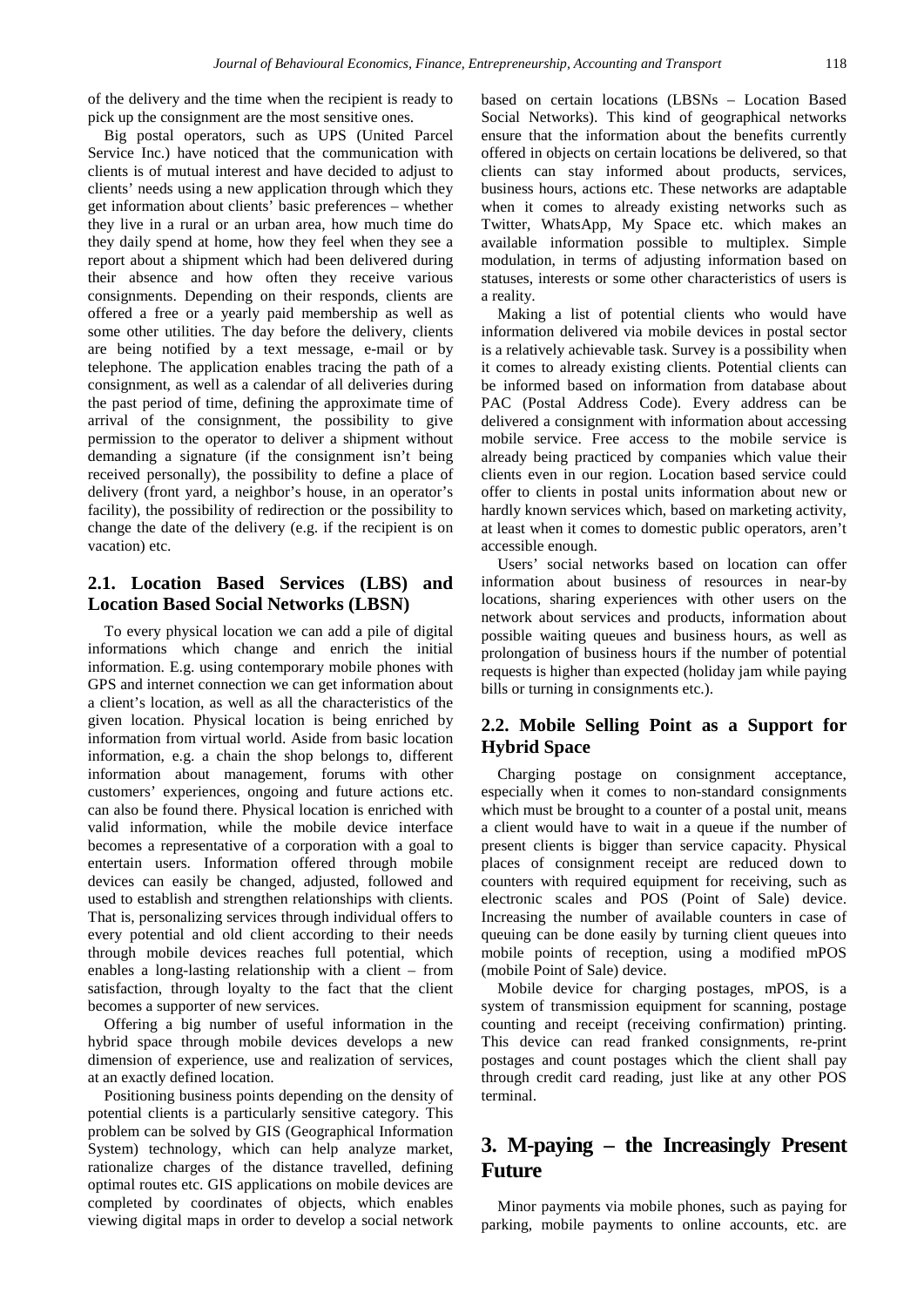becoming more and more common. Most mobile payments currently offered are being refused by clients for solely one reason – user safety. This is because realization of money transactions required providing clients' bank card numbers.

#### **3.1. Electronic Platform: Post**

The spotted problem and the care for clients caused the making of a trusted international electronic platform regulated by The UPU which integrates physical, financial and electronic postal dimensions:. post. This platform integrates e-post, e-market and e-management. The idea of developing. post platform is making an innovative business model by postal operators and their partners aiming to bring a new value to buyers.

Some of the management problems which. post should solve are: How can physical postal network be converted into the digital world? As a postal service provider, how can we guarantee to our clients safety and confidence in electronic communication and ensure they can receive their consignments in every part of the world, even during holidays or short business trips? How can the problem of undelivered shipments be reduced, which would also reduce expenses?

New. post domain differs from other domains, such as. com,. int or. org, mainly by its restrictive access, which is meant only for legitimate members of postal sector.

This domain enables governments and postal operators to define the internet space which can be used for safe realization of business transactions of any kind. This opens the possibility of development of electronic postal services outside the borders of postal administration. Also, this platform brings the idea of transmitting the trust in physical network into the digital world, especially on international level, when it comes to transference of official documents or legal contracts where the distrust in digital communication is especially present.

The problem of updating data about changing the address of clients who change their place of residence often, influences the possibility of regular consignment delivery. This platform offers to connect the physical and electronic address into a unique identifier. A client can simply update. post identifier from any place and by doing so, he/she provides a new address for consignment delivery. By updating addresses, the number of undeliverable shipments is in rapid decrease. Another role of the identifier is filtering direct mail by the hand of a client, which significantly reduces the amount of unwanted mail, and senders get a chance to adjust to clients. Access to. post is available from mobile phones from any place at any time, which is of great importance when it comes to integrating continuality of business processes and time differences.

The. post platform, among other things, enables both sides which participate in a transaction to know exact customs and tax charges before the transaction is over, simply by developing a systematical customs declaration, which hasn't existed up until now. Transparent use of the platform with tracking system (track and trace) integrated in it enables users to follow the trip of their order. Following orders via mobile phones makes even more sense, especially if the shipment is expected in a nonstandard regime.

E-management services are developed so as to be available anywhere and at any given moment. One of the challenges which is being set for the countries' governments is enabling a universal service for their mobile citizens according to the defined international rules. Using. post domain can reduce charges of a universal service by combining traditional and new electronic services via mobile phones through hybrid communicational service.

## **3.2. NFC Technology and QR Code as an Option for more Efficient Mail Logistics**

Mobile devices have stopped being just a symbol of communication a long time ago. Aside from other devices (which we will not discuss and which are related to fashion or status accessories) it also includes an informational device (whether it uses online or offline connections), as well as recording and updating devices (photos, videos). There are more and more department stores which have a serious approach to this question and offer their customers a solution in the form of buying and paying via their mobile devices. These two terms are separated by intention, because buying includes the phase of choosing a product or a form of service, while paying can be separated from it both in time and space.

Increasingly popular QR code opens new possibilities of using mobile devices. Source QR code is designed to enable additional information to mobile device users. The camera on a mobile device is supposed to scan a twodimensional code, after which the client is redirected to a specific URL page which contains required information using a special software.

NFC (Near Field Communication) completes the story of mobile payments. After scanning information required for paying for a certain product or service, by activating NFC device, the financial transaction of a the appropriate amount of money is performed, which transfers a certain amount of money from a customer's account to the seller's account. Customers can choose products or services at any physical place, even via interactive boards, which have a certain offer for customers to choose from. These boards exist in big retail chains, such as Tesco or Casino. The question of safety of these money transactions leads us to new solutions, which offer information in form of a code, time-limited, which do not require providing any information regarding clients' accounts (card number or expiration date).

Latest UPU statistics show that over 6.5 billion packages and 346.5 billion letters have been sent during the year 2012, which points out the extremely large potential of the market, both globally and locally. Internal (domestic) traffic is especially interesting, given that, according to these statistics, it takes up around 99 per cent of this sum (UPU, 2014).

NFC technology, combined with QR codes, can increase the speed of scanning and charging postages for consignments which would be handed over on self-service counters or other places meant for automatized receiving. In fact, given the option of creating a free QR code based on different information about dimensions, weight and sending destination, the sender could simply equip the consignment with a QR code. Once the information on the consignment has been scanned, the postage would be